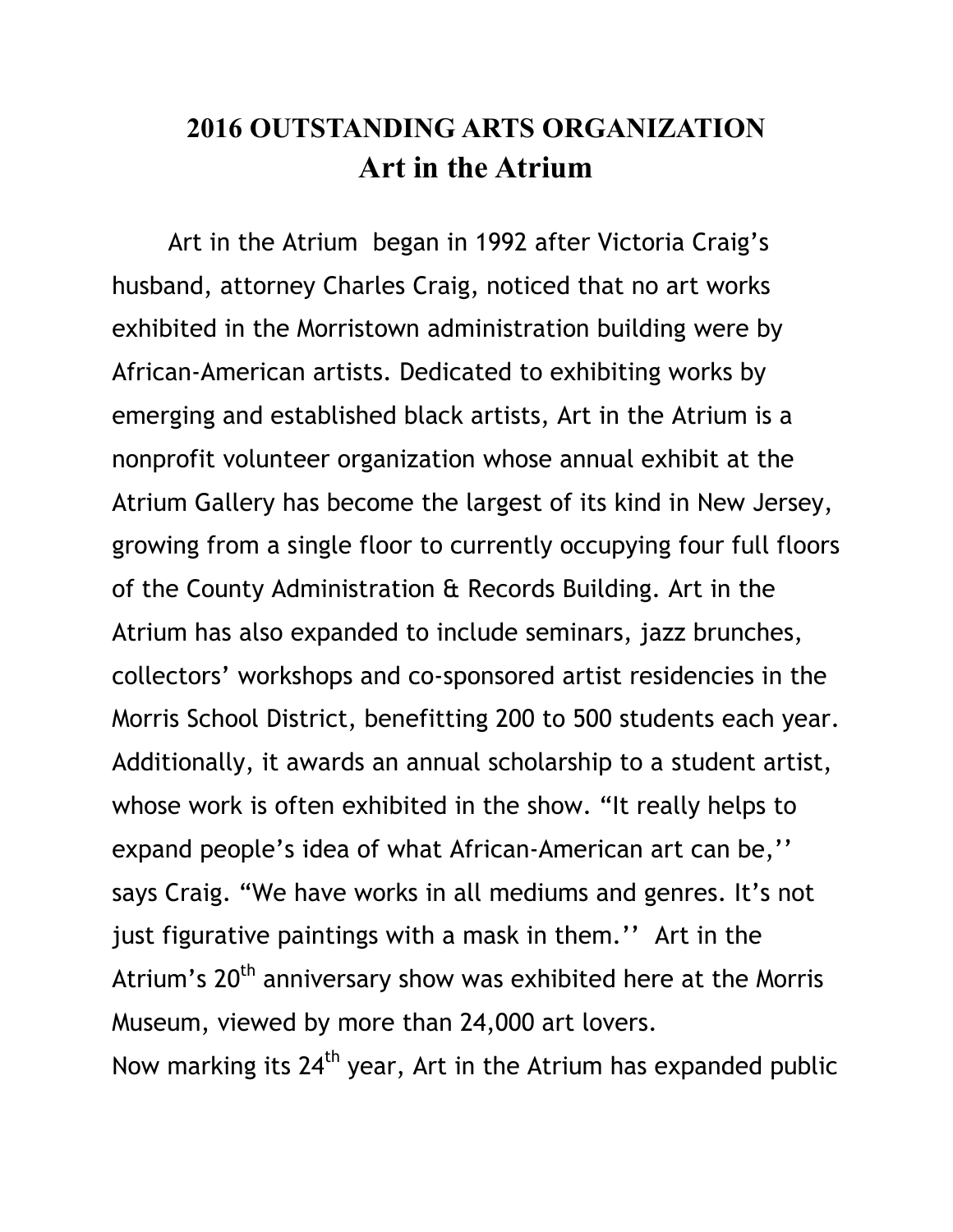awareness and introduced generations of viewers to some of the finest African-American artists in the country, including internationally renowned quilt artist Faith Ringgold (whose works are in The Metropolitan Museum of Art, MOMA and the Guggenheim, among others); photographer and MacArthur "genius" Deborah Willis (who photographed First Lady Michelle Obama); artist, scholar of African-American art, David Driskell (whose works are in the Corcoran Gallery and the Whitney Museum of American Art); and artist James Denmark (whose works are in the Metropolitan Museum of Art). Its exhibits not only promote artists and their work but also inform, challenge, educate and inspire all viewers.

Co-Founder and Administrative Director of ATA, Harlem-born Victoria Craig had a 37 year career in early childhood education, capping her last decade with outstanding work as the Morris School District's Superintendent of the Basic Skills Summer School. A founding member and former President of the Morris County Chapter of Jack & Jill In America, Inc., she was a member of the Black United Fund of New Jersey, the Morris County Chapter of the Links, Inc. and recently served as Assistant Superintendent of her church's Sunday School. She and husband Charles, married 45 years, have two grown daughters, Simone and Lauren, and a granddaughter, three year